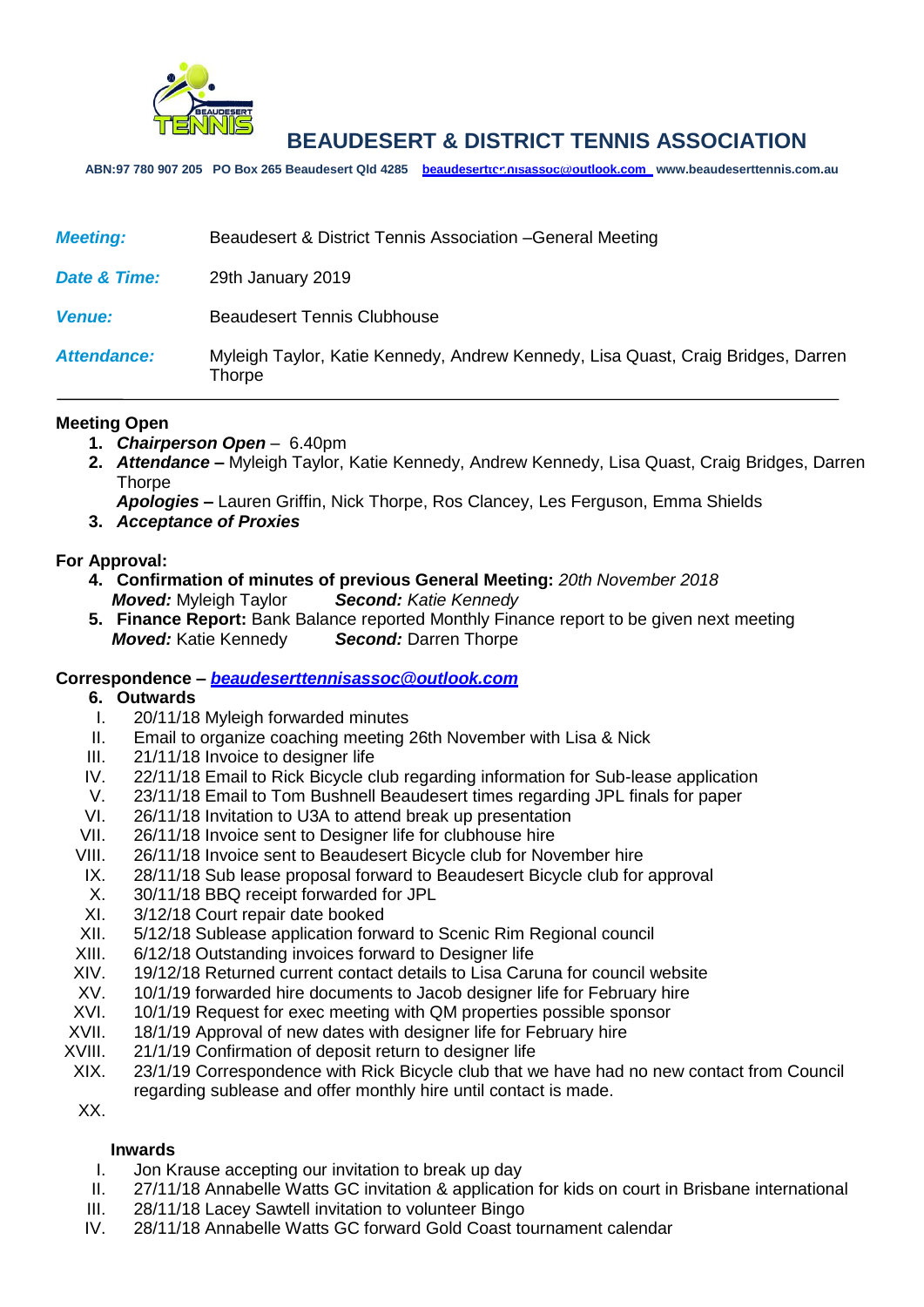

**ABN:97 780 907 205 PO Box 265 Beaudesert Qld 4285 [beaudeserttennisassoc@outlook.com](mailto:beaudeserttennisassoc@outlook.com) www.beaudeserttennis.com.au**

- V. 29/11/18 Fire ant eradication letter
- VI. 29/11/18 Mitre 10 invoice
- VII. 29/11/18 Beaudesert softdrinks invoice
- VIII. 30/11/18 Moreton funding and grants open
- IX. 4/12/18 Qoute for court repairs
- X. 5/12/18 Scenic rim council letter of receiving sublease application
- XI. 5/12/18 Paul Hanley TLC meeting invitation 6/12/18
- XII. 18/12/18 Lisa Caruana Scenic rim request for update contact details
- XIII. 20/12/18 Court repairs invoice
- XIV. 26/12/18 Quickbooks invoice
- XV. 7/1/19 Fairfax media invitation for sport sign on day media<br>XVI. 7/1/19 Energex invoice
- 7/1/19 Energex invoice
- XVII. 14/1/19 Lacey Sawtell invitation to Australia day awards celebration
- XVIII. 15/1/19 Designer life hire agreement
- XIX. 17/1/19 Lisa Caruna Scenic Rim request for info on Whats on dates calendar
- XX. 17/1/19 NSPR grants release
- XXI. 17/1/19 JDS circuit Gold Coast dates
- XXII. 18/1/19 Notice of Tennis Gold Coast AGM 20/2/19 7pm
- XXIII. 19/1/19 Tom Ferguson shield dates
- XXIV. 22/1/19 Rick Bicycle club request to erect sign and agree to month by month hire<br>XXV. 26/1/19 Quickbooks invoice
- 26/1/19 Quickbooks invoice
- XXVI. Bas statement recieved bia mail
- XXVII. Chq for JPL bbq receive via mail

*Moved:* Darren Thorpe *Second:* Katie Kennedy

### **For Decision:**

# **For Discussion**

- **7. Business arising from Minutes of previous General Meeting:** *20th November 2018*
- I. Junior subcommittee **decided that we would not go ahead with this for the next for seeable future.**
- II. Sign on day **Sunday the 4th 9am-12noon sign and grade for all fixture nights. Blow up target unavailable, HotShot nets to be set up, target game, free sausage sizzle, 2 loaves of bread & 24 sausages, butter & sauces, onion to be purchased by Katie. Myleigh to create 2019 membership forms and welcome packs to be handed out.**
- III. Coaching agreement **quick meeting with Lisa & nick regarding coaching. Lisa is supporting Nick. Nick is going overseas France to play end of month for 2-3 month approx. Lisa will continue to run Hotshots & group lessons and possibly squad coaching. Have it writing for AGM. Katie & Myleigh brought up the need for another coach and it was voted that if there is a need for increased coaching this will be looked at again in future.**
- IV. Energex box sticker eg. NO ACCESS **Myleigh to do**
- V. Solution for North West corner completed **– completed everyone is happy with job however Darren, Craig & Andrew were unsure if lines had been redone as quoted in job. Darren will follow this up**
- VI. Selwyn park committee meeting **Myleigh to follow up**
- VII. Sponsorship packages –
- VIII. Soap pump for men's bathroom **Darren to follow up**
- IX. Dates for 2019 e.g. **Pink Corporate day in March, business 8 teams of 4, Friday FUN nights once a term. Executives to have dates for next meeting.**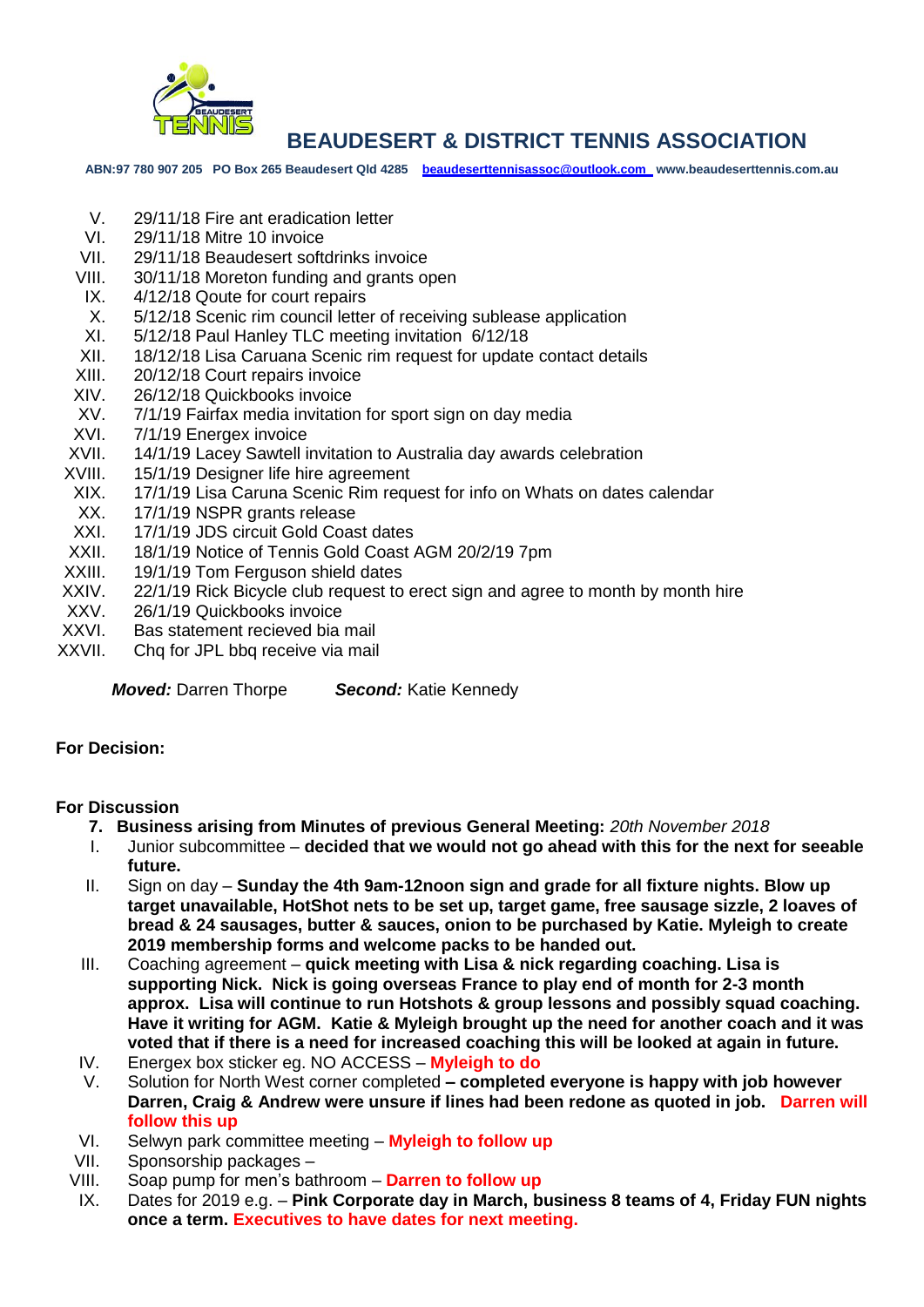

**ABN:97 780 907 205 PO Box 265 Beaudesert Qld 4285 [beaudeserttennisassoc@outlook.com](mailto:beaudeserttennisassoc@outlook.com) www.beaudeserttennis.com.au**

- X. Flusher in men's toilet **doesn't seem to be having issues any more. Is to be watched by committee and Craig and may need to be replaced in future.**
- XI. Survey put out to members for feedback. **Myleigh to put together anonymous survey to be given out to fixture members so we can gauge why they are not entering tournament. To be handed out Monday week of 4th of feb - Myleigh to complete**

# **8. Agenda**

- I. Memberships **Katie is now taking on Membership job. Memberships are now dated from 1st February until 31st January. Family memberships will only be available via paper membership form payment for this can be made via cash/eftpos/stripe. Katie suggested that receipts to be given to everyone which committee agreed on. Myleigh suggested that memberships MUST be paid prior to an game play, committee agreed and this will be enforced by fixture managers & included in the welcome membership letter. Nick is to provide a HotShot player list in the 2nd week of term to Katie.**
- II. AGM date **12th March at club in clubhouse at 7:15pm. Myleigh to advertise on website, Facebook & paper. Proxy forms and nomination forms to be printed and downloadable from website**. **Myleigh to follow up**
- III. JPL **Tennis Logan city meeting lost 50% of the teams. Marsden, Beenleigh & Sunnybank are no longer involved. Beaudesert have entered a Green team into 8 term season up until Easter starts 9th February**
- IV. Bicycle club lease **Still haven't heard from council regards to lease, Darren to follow up. In the meantime it has been agreed a month by month rental agreement will take place until we hear back. Bicycle club have erected sign on front fence of court 4. Lisa mentioned that they have been parking in driveway early morning, Myleigh is to follow this up with Rick**
- V. Presidents Morning **Tea Darren reported on the TA President Morning tea at Brisbane international was lucky enough to win a presidents box for a match. He found the morning a wealth of information and thinks we need to concentrate & focus more on our Strategic plan. Bounce website to look at which replaced Rally kit was also a highlight and Darren suggested we give it a tour**.
- VI. Signage **A sign needs to be erected regarding keeping driveway clear this should mention tennis committee/personnel only past this point we also need a sign on the wall infront of coaching car park and at chain gate. It was decided to wait regarding chain to make more permanent. Darren to follow up.**
- VII. QM sponsorship **Katie reported on the meeting with QM properties Damian Ross & Banner mesh expert Claude regarding wind breaker/sponsorship over court 1. Cost will be covered by QM regards to design, production, and installation. Wants approx. 1-2 years. Pay for sponsorship. We are awaiting to hear back from QM with proposal and drafts. Katie to follow up**
- VIII. Eftpos **Katie suggested investing in an eftpos machine, she researched and found "Squarepoint" which is a POS \$59 upfront, no monthly fees or contract. Transaction 1.9%, inventory need cheap tablet JB have \$100, prepaid dongle. Lock it away with cash tin. This was approved unanimously by committee. Katie will attempt to have it ready for Sunday. Link to receive \$1000**

# **9. Business arising from floor:**

I. Canteen Katie has suggested to increase prices on Canteen items especially Gatorade, suggested to purchase from Woolworths as it is costing approx. \$3 per bottle at Beaudesert Soft Drink this was moved by whole committee. Gatorade will be \$4, all other items will stay the same. Keep the noodle cups scrap the mac n cheese. Water reduces to \$1 prices moved by committee